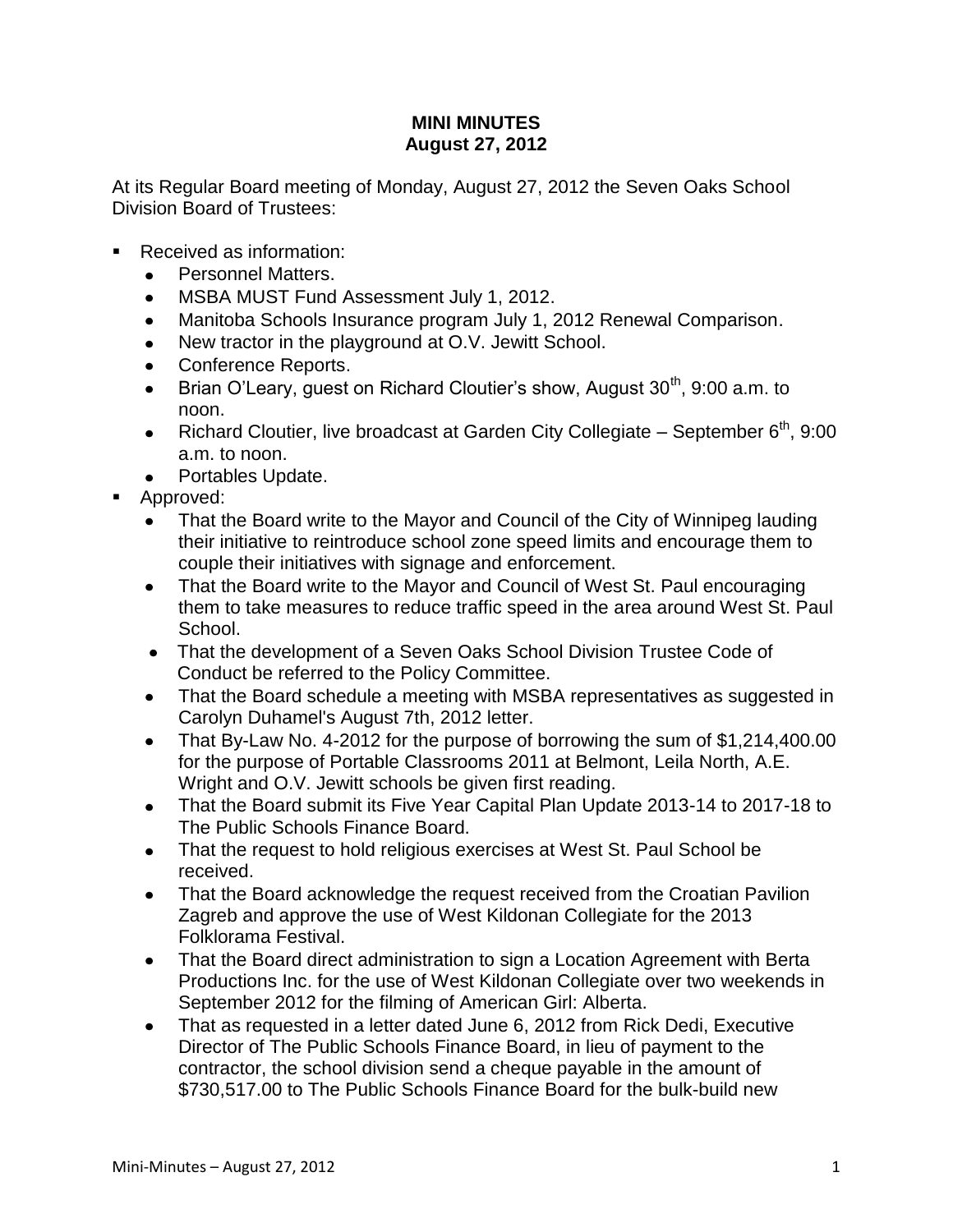portable classrooms for the 2011-12 year (2 at A.E. Wright, 2 at Belmont and 1 at Leila North).

- That as requested in a letter dated June 6, 2012 from Rick Dedi, Executive  $\bullet$ Director of The Public Schools Finance Board, in lieu of payment to the contractor, the school division send a cheque payable in the amount of \$420,692.00 to The Public Schools Finance Board for portable classroom relocations for the 2011-12 year (3 at O.V. Jewitt).
- That the Board accept the recommendation of the Chair of Teacher  $\bullet$ Negotiations with respect to Senior Administrative contracts.
- Approved for payment:
	- Cheques #2123327-#2123694 and #446-#490, US\$ cheques #212128- #212147, direct deposits #20126168-#20126933 and pre-authorized debits #201112-#201125 in the amount of \$5,346,462.59.
	- Cheques #2130000-#2130252 and #491-#506, US\$ cheques #213000- #213006, direct deposits #20130000-#20130551 and pre-authorized debits #201126-#201130 in the amount of \$3,075,707.67.
	- Invoice No. 1205-4 for the Maples Roof Phase 2 project in the amount of  $\bullet$ \$630.00 be paid to Affinity Firestop Consultants.
	- Invoice No. 8554 for the Constable Finney Roof project in the amount of  $\bullet$ \$173.25 be paid to Agassiz Consulting Group.
	- Invoice No. 8613 for the Constable Finney Roof project in the amount of  $\bullet$ \$173.25 be paid to Agassiz Consulting Group.
	- Invoice No. 8679 for the Maples Roof Phase 2 project in the amount of  $\bullet$ \$2,066.87 be paid to Agassiz Consulting Group.
	- Invoice No. 642212 for the Maples Roof Phase 1 project in the amount of  $\bullet$ \$2,100.00 be paid to D.K. Bennett & Associates.
	- Statutory Holdback in the amount of \$76,027.02 plus GST and interest accrued in relation to the Seven Oaks Middle School Ventilation Phase 2 project be paid to East Side Ventilation, subject to the approval of the Board's solicitor.
	- Certificate of Payment No. 7 for the West St. Paul Elevator project in the  $\bullet$ amount of \$58,656.73 be paid to Gardon Construction.
	- Invoice No. 740 for the Maples Geothermal project in the amount of \$4,950.40  $\bullet$ be paid to Geo-Xergy Systems Inc.
	- Invoice No. 2378 for the new Amber Trails School project in the amount of  $\bullet$ \$2,913.75 be paid to Integrated Designs Inc.
	- Holdback Payment Certificate HB-2 for the West St. Paul Grooming Room  $\bullet$ project in the amount of \$151.67 be paid to J&J Penner Construction Ltd.
	- Invoice No. N-656-01-001 for the Maples Commons Addition project in the  $\bullet$ amount of \$1,575.00 be paid to J.R. Cousin Consultants.
	- Invoice No. 761-12 for the Swinford Park Soccer Field Swinford Way project in  $\bullet$ the amount of \$2,117.37 be paid to Lombard North Group.
	- Invoice No. 5271 for the Multiple Portable Relocation project in the amount of  $\bullet$ \$4,712.40 be paid to MCM Architects.
	- Invoice No. 35020 for the Maples Roof Drainage project in the amount of \$1,890.00 be paid to MCW/AGE Consulting.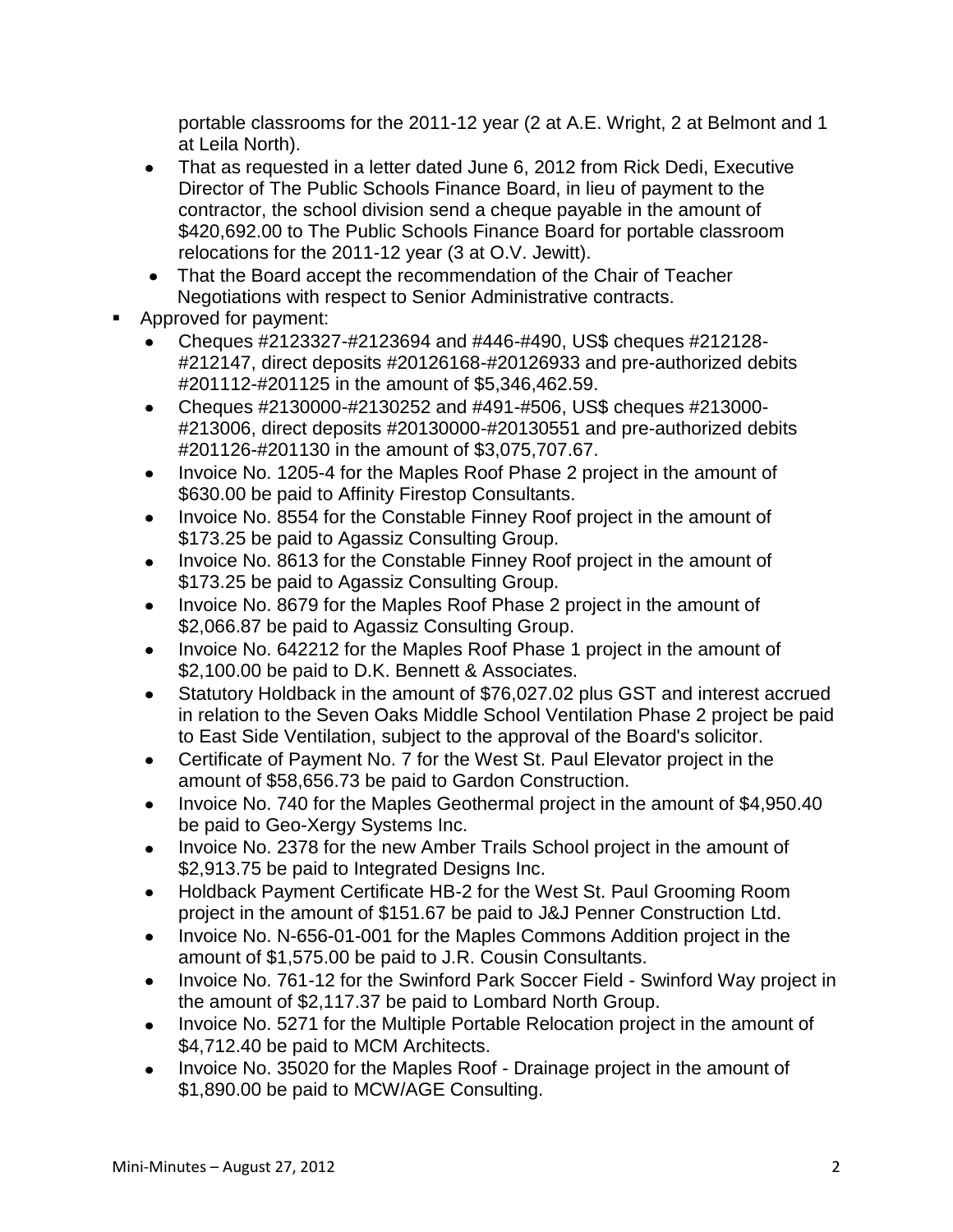- Invoice No. 36129 for the Maples Roof Drainage project in the amount of  $\bullet$ \$1,128.75 be paid to MCW/AGE Consulting.
- Invoice No. 6911 for the new Amber Trails School project in the amount of \$11,445.00 be paid to National Testing Lab.
- Certificate of Payment No. 3 for the Constable Finney Roof project in the  $\bullet$ amount of \$16,762.80 be paid to Norwin Roofing Ltd.
- 7-1/2% Statutory Holdback on Certificate of Payment No. 3 for the Constable  $\bullet$ Finney Roof project in the amount of \$1,294.43 be paid to the SOSD/Norwin Roofing 437 Finney Roof account.
- Statutory Holdback in the amount of \$7,242.31 plus GST and interest accrued  $\bullet$ in relation to the Constable Edward Finney School Roof Replacement project be paid to Norwin Roofing Ltd., subject to the approval of the Board's solicitor.
- Invoice No. 10906 for the Garden City Collegiate Science Lab project in the  $\bullet$ amount of \$25,975.45 be paid to Number Ten Architectural Group.
- Invoice No. 11018 for the Maples Commons Addition project in the amount of  $\bullet$ \$23,055.94 be paid to Number Ten Architectural Group.
- Statutory Holdback in the amount of \$115,602.38 plus GST in relation to the Maples Collegiate Roof Replacement Phase 2 project, as approved by The Public Schools Finance Board, be paid to Oakwood Roofing & Sheet Metal Co. Ltd., subject to the approval of the Board's solicitor.
- Invoice No. 200894 for the Maples Roof Phase 2 project in the amount of  $\bullet$ \$72,337.65 be paid to Pinchin Environmental.
- Invoice No. 200987 for the Garden City Collegiate Science Lab project in the  $\bullet$ amount of \$2,572.50 be paid to Pinchin Environmental.
- Invoice No. 3886 for the new Amber Trails School project in the amount of \$40,996.33 be paid to Prairie Architects.
- Invoice No. 3887 for the Victory Site Day Care project in the amount of  $\bullet$ \$2,275.88 be paid to Prairie Architects.
- Invoice 3725 for the Victory Site Day Care project in the amount of \$4,551.75 be paid to Prairie Architects.
- Certificate of Payment No. 4 for the Swinford Park Soccer Field Swinford Way project in the amount of \$13,822.04 be paid to Shelmerdine Ltd.
- 7-1/2% Statutory Holdback on Certificate of Payment No. 4 for the Swinford  $\bullet$ Park Soccer Field - Swinford Way project in the amount of \$1,462.65 be paid to the SOSD/Shelmerdine 436 Swinford Soccer account.
- Certificate of Payment No. 5 for the Swinford Park Soccer Field Swinford Way  $\bullet$ project in the amount of \$4,037.51 be paid to Shelmerdine Ltd.
- 7-1/2% Statutory Holdback on Certificate of Payment No. 5 for the Swinford  $\bullet$ Park Soccer Field - Swinford Way project in the amount of \$427.25 be paid to the SOSD/Shelmerdine 436 Swinford Soccer account.
- Statutory Holdback in the amount of \$23,968.10 plus GST in relation to the  $\bullet$ Swinford Park Soccer Field – Swinford Way project be paid to Shelmerdine Ltd., subject to the approval of the Board's solicitor.
- Invoice No. 48207 for the Maples Geothermal project in the amount of \$191.63  $\bullet$ be paid to SMS Engineering Ltd.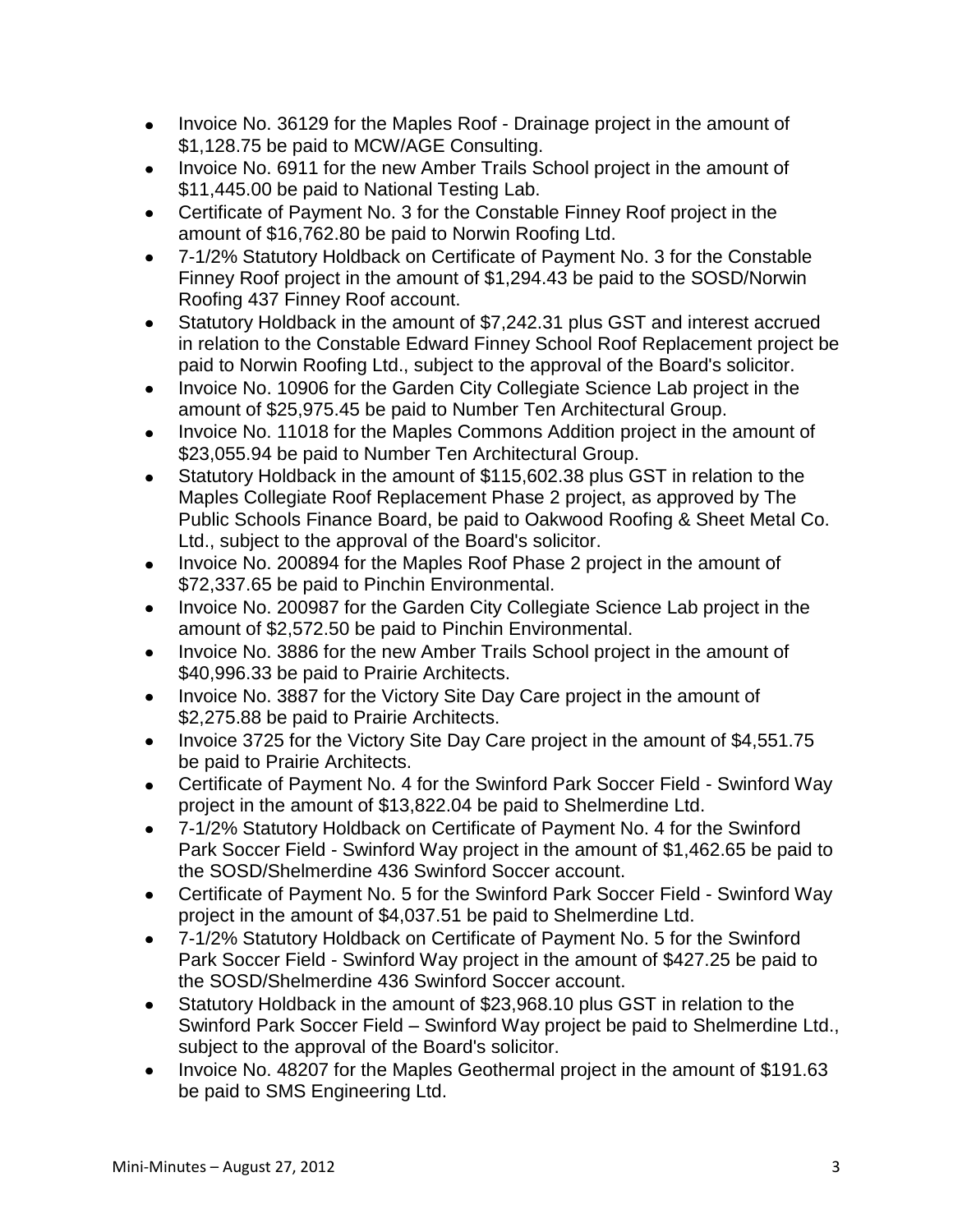- Invoice No. 659336 for the FY12 Portables 45, 46, and 47 project in the amount  $\bullet$ of \$21,112.53 be paid to Stantec Consulting.
- Invoice No. 668206 for the FY12 Portables 45, 46 and 47 project in the amount of \$971.85 be paid to Stantec Consulting.
- Invoice No. 677986 for the FY12 Portables 45, 46 and 47 project in the amount  $\bullet$ of \$3,826.20 be paid to Stantec Consulting.
- Invoice No. 686897 for the FY12 Portables 45, 46 and 47 project in the amount  $\bullet$ of \$956.55 be paid to Stantec Consulting.
- Conference Reports received from:
	- Karen Hartikainen, Principal, Forest Park School: Canadian Association of Principals 2012: Leadership Under Construction, May 24 to 26, 2012 - Montreal, Quebec.
	- Marlene Meaden, Teacher, École Riverbend Community School: International  $\bullet$ Reading Conference, April 29 to May 2, 2012 - Chicago, Illinois.
	- Robin Dow, Teacher, Maples Collegiate: National Dance Institute, February 6 to  $\bullet$ 10, 2012, New York, New York.
	- Roni Pirot, Teacher, École Riverbend Community School: International Reading Conference, April 29 to May 2, 2012 - Chicago, Illinois.
	- Serina Shewchuk, Teacher, West St. Paul School: FETC 2012 Conference,  $\bullet$ January 23 to 26, 2012 - Orlando, Florida.
	- Terry Bobynchuk, Teacher, Maples Collegiate: Gold Medal Squared Volleyball  $\bullet$ Conference, May 11 to 13, 2012 - Malibu, California.
	- Trish Volk, Teacher, H.C. Avery School: PHE Canada 2012 National  $\bullet$ Conference, "A Harbour of Hope: Health and Physical Literacy", May 10 to 12, 2012 - Halifax, Nova Scotia.
	- Britt Stromberg, Teacher, H.C. Avery School: NMSA Conference, November 10 to 12, 2011 - Louisville, Kentucky.
	- Bohdan Waplak, Teacher, Maples Collegiate: International Technology and Engineering Educators Association Conference, March 15 to 17, 2012 - Long Beach, California.
	- Curtis Walker, Teacher, Maples Collegiate: Emerging Perspectives (National Art Education Association), March 1 to 4, 2012 - New York, New York.
	- Daniel Camaclang, Teacher, École Leila North Community School: International Reading Association Conference, April 29 to May 2, 2012 - Chicago, Illinois.
	- Elma Arthurson, Teacher, Edmund Partridge Community School: NCTM, April  $\bullet$ 25 to 28, 2012 - Philadelphia, Pennsylvania.
	- Greg Wazney, Divisional Phys Ed Coordinator, H.C. Avery School: PHE Canada 2012 National Conference, "A Harbour of Hope: Health and Physical Literacy", May 10 to 12, 2012 - Halifax, Nova Scotia.
	- Jeff Regan, Teacher, Edmund Partridge Community School: PHE Canada 2012 National Conference, "A Harbour of Hope: Health and Physical Literacy", May 10 to 12, 2012 - Halifax, Nova Scotia.
	- Kristya Matwichyna, Teacher, R.F. Morrison School: PHE Canada 2012  $\bullet$ National Conference, "A Harbour of Hope: Health and Physical Literacy", May 10 to 12, 2012 - Halifax, Nova Scotia.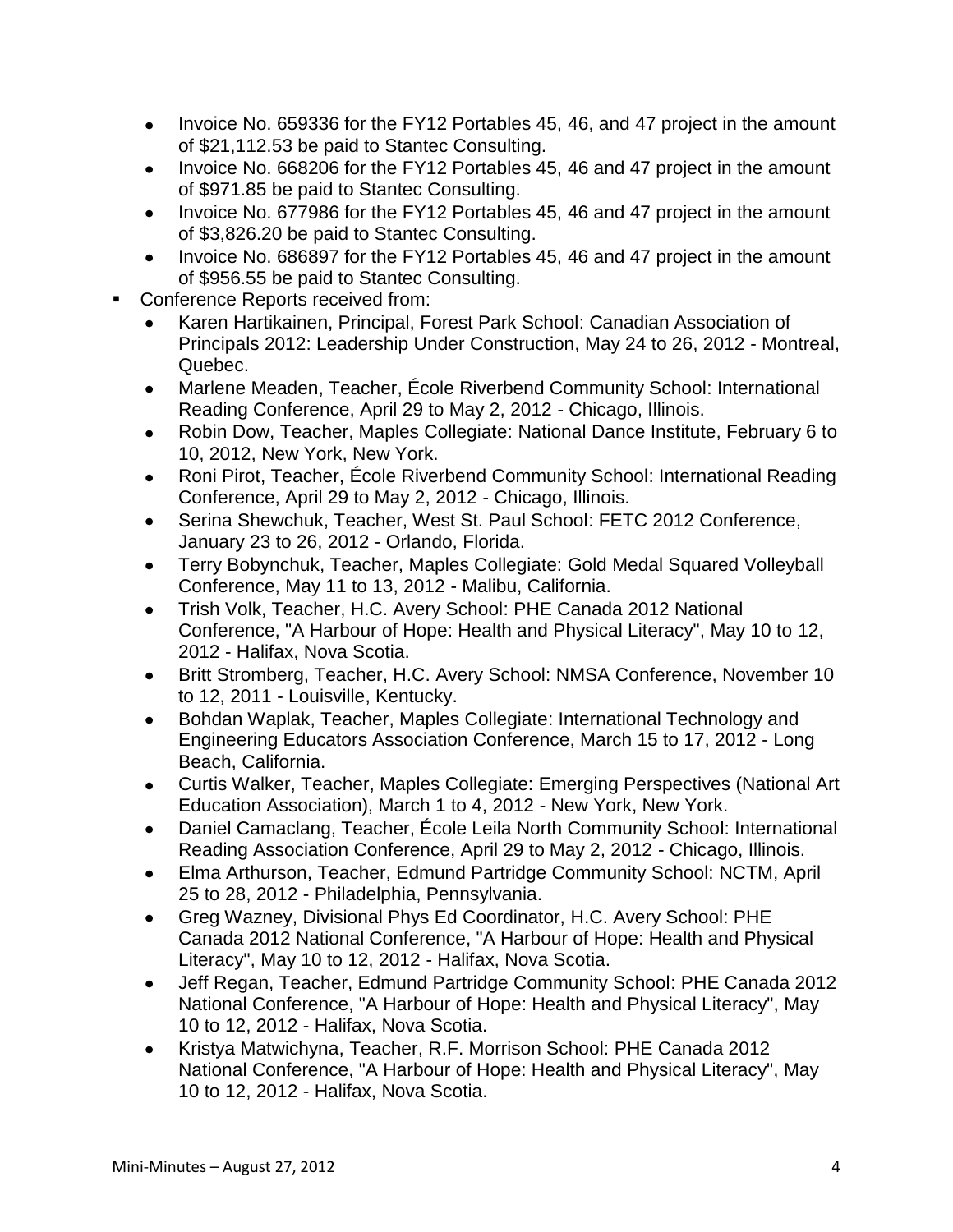- Kristjanna Oleson, Teacher, Elwick Community School: Take A Stand  $\bullet$ Conference, January 30 to February 1, 2012 - Los Angeles, California.
- Laurie Tait, École Leila North Community / Diane Sigvaldason, Edmund Partridge School (Teachers): PHE Canada 2012 National Conference, "A Harbour of Hope: Health and Physical Literacy", May 10 to 12, 2012 - Halifax, Nova Scotia.
- $\bullet$ George Budoloski & Marshall Mays, Teachers, Maples Collegiate: National Association of Broadcasters Conference, April 14 to 19, 2012 - Las Vegas, Nevada.
- Correspondence received from:
	- City of Winnipeg Planning, Property & Development Department: Proposed subdivision and rezoning on land located on south side of Ridgecrest between Main Street and Red River.
	- David Yeo, Director, Education Administration Services, Manitoba Education:  $\bullet$ Amendments to the Public Schools Act: Community Use of Schools and Code of Conduct for School Trustees.
	- Nancy Allan, Minister of Education: New School Amber Trails Ministerial  $\bullet$ Award.
	- Michele Slipec's Grade 6 Class A.E. Wright School: Letters from students  $\bullet$ regarding their experience and appreciation for dance classes at Maples Collegiate with Ms. Dow.
	- MPTEA and Dairy Farmers of Manitoba: MPETA 2012 TOBA Award for Quality  $\bullet$ in Physical Education and New / Innovative Programs to Benefit All awarded to Edmund Partridge Community School and O.V. Jewitt Community School.
	- Ralph Ramore, Disability Claims & Rehabilitation Administrator: Notice of  $\bullet$ Premium Rate Decrease for the next school year.
	- Barbara Haddow, President, Manitoba Association of Resource Teachers:  $\bullet$ Alison Wells, Journal Editor and Marianna Kiva, PD Co-Chairperson, 2011-2012 MART Executive.
	- Material Safety Data Sheet MDG Low Fog Fluid: MSDS sheet for fog used at  $\bullet$ West St. Paul School fire drill.
	- Farm to School: Farm to School Manitoba Healthy Choice Fundraiser.
	- Paul Anderson, Director of Operations, Seven Oaks School Division: HVAC  $\bullet$ options for new Amber Trails School.
	- Heather Demetrioff, Associate Director, MSBA: Changes to Nomination  $\bullet$ Procedures for 2014 School Board Elections.
	- Creating a Positive School Climate: Safe Schools for All January 25, 2013.  $\bullet$
	- Nancy Allan, Minister of Education: Community Use of School Facilities during Holiday and Seasonal Breaks.
	- Carolyn Duhamel, Executive Director, MSBA: Sample School Trustee Code of  $\bullet$ Conduct.
	- Sandi Urban-Hall, President, CSBA: Resignation of Catherine Fife from the  $\bullet$ Canadian School Boards Association Board of Directors.
	- Dave Tate, CFO, The Manitoba Teachers' Society: Changes to The Manitoba  $\bullet$ Teachers' Society for substitute costs and 2012-13 Membership fees.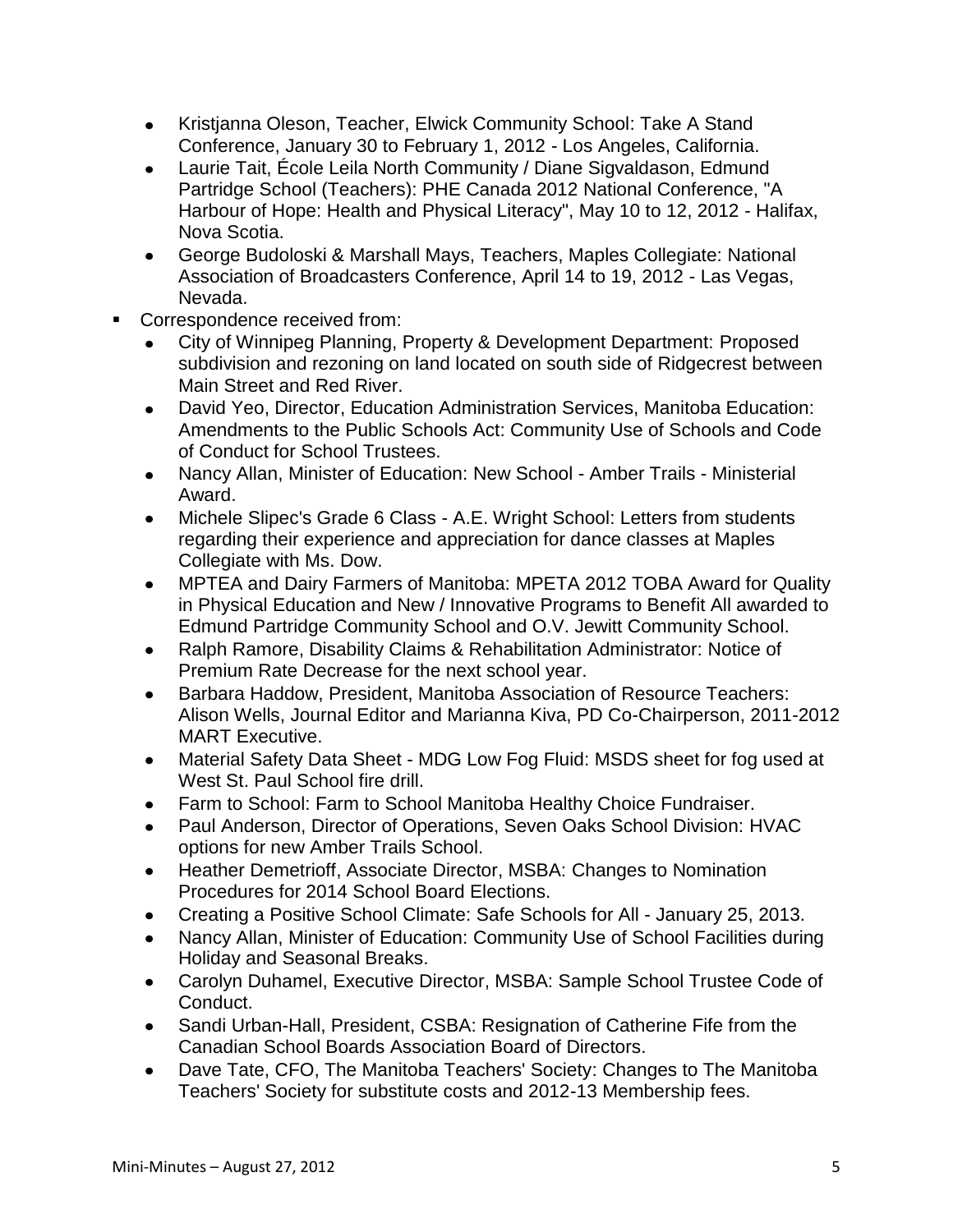- Educational Assistants of Seven Oaks 2012-13 Executive: Educational  $\bullet$ Assistants of Seven Oaks - Executive Committee for the 2012-2013 School Year.
- Keith Thomas, Risk Manager, Manitoba School Boards Association: 2012-2013  $\bullet$ Voluntary Student Accident Insurance.
- WCB Client Profile Summary Report: Client Profile Summary Report to June 30,  $\bullet$ 2012.
- Jan Sanderson, CEO, Healthy Child Manitoba: Annual operating grant in  $\bullet$ support of Seven Oaks Early Years Coalition has been approved in principle for 2012/13.
- Jan Sanderson, Deputy Minister of Children and Youth Opportunities: Annual operating grant in support of Victory Lighthouse has been approved in principle for 2012/13.
- Jan Sanderson, Deputy Minister of Children and Youth Opportunities: Annual operating grant in support of Kildonan Youth Activity Centre (KYAC) has been approved in principle for 2012/13.
- Xerox Canada Sponsorship: Cheque received from Xerox Canada, Sponsor of the 2012 MSBA Premier Award for School Board Innovation - awarded to SOSD for "Channel 7 Oaks".
- Linda Godin-Sorin, Director, Agency Relations & Allocations, United Way Winnipeg: 2% one-time grant for 2012 to Kildonan Youth Activity Centre.
- Mary-Anne Slegers, Coordinator, Schools' Finance Branch: 2011/2012 Funding  $\bullet$ of Schools Program Support File Up-date.
- Wendy Shaw, Coordinator, Accounting & Consolidations, Schools' Finance  $\bullet$ Branch: FRAME Reports based on the 2010/2011 school division financial statements. Reports are available on the internet at: [http://www.edu.gov.mb.ca/k12/finance/frame\\_report/](http://www.edu.gov.mb.ca/k12/finance/frame_report/)
- Rick Dedi, Executive Director, Public Schools Finance Board: Project support  $\bullet$ for new portable classrooms for the 2011-12 year at A.E. Wright, Belmont and Leila North Community Schools.
- R. John Weselake, Deputy Executive Director, PSFB: Project support for  $\bullet$ additional costs for the site work construction on the 2012 portable classrooms at A.E. Wright, O.V. Jewitt and James Nisbet Community Schools.
- Rick Dedi, Executive Director, PSFB: Maples Collegiate Chiller and Cooling  $\bullet$ Tower Replacement, Geothermal Heat Pump Incentive.
- Wayne Shimizu, Secretary-Treasurer, SOSD: Letter to Rick Dedi, PSFB,  $\bullet$ accepting the Geothermal Heat Pump Incentive for the Maples Collegiate Chiller and Cooling Tower Replacement.
- R. John Weselake, A/Executive Director, PSFB: Garden City Collegiate  $\bullet$ Physics and Chemistry-Science Room Upgrade.
- Rick Dedi, Executive Director, PSFB: Andrews Early Learning Centre Victory School Stand-alone Childcare - Approval to Tender.
- Selkirk and District Planning Area Board: Notice of Hearing RM of West St.  $\bullet$ Paul - Proposed subdivision S12-2415, 3669 Main Street.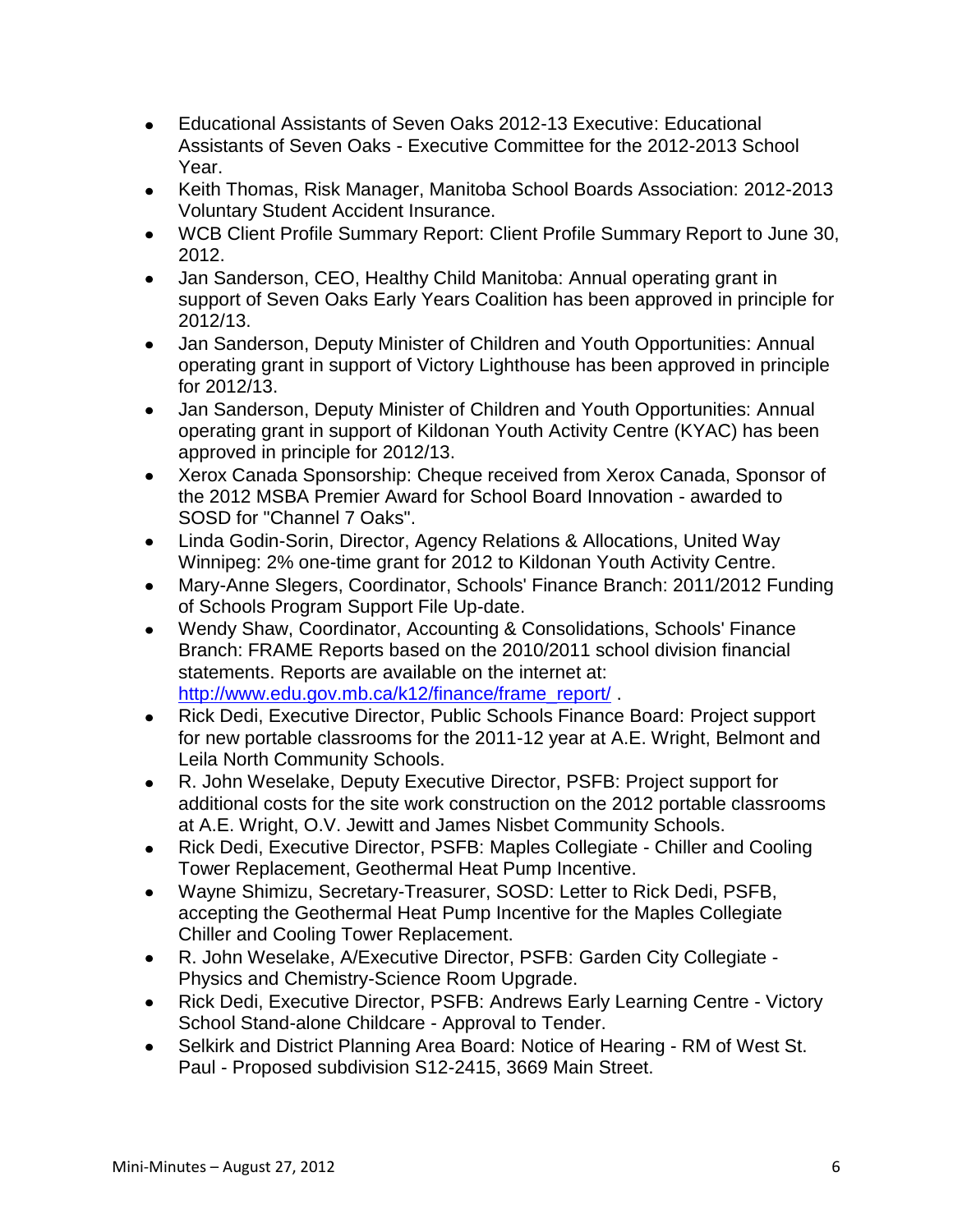- Mrs. A. Savage, Subdivision Officer, City of Winnipeg: Proposed subdivision  $\bullet$ and rezoning to facilitate the continuation of the Rosser North Kildonan and Inkster Garden Neighbourhood Plans.
- Lou Gervino, Superintendent, Winnipeg Transit: New Winnipeg Transit fare  $\bullet$ collection system.
- Colin Bidzinski, Building Plan Examiner, City of Winnipeg: Response to John  $\bullet$ Melo, Stantec Architecture regarding Building Permit Application for portable classroom at Belmont School.
- John Melo, Stantec Architecture Ltd.: Proposed Change Notice Numbers 1, 2 & 3 - Modular Classrooms for PSFB Phase 2 Site Development - Von Ast Construction.
- Jordan Lanoway, Project Manager, Green Building Designs, Enermodal  $\bullet$ Engineering: Maples Collegiate Commons - LEED Scorecard.
- Wayne Shimizu, Secretary-Treasurer, SOSD: Distribution of Compensation  $\bullet$ Audit for the year ended December 31, 2011.
- Manitoba School Boards Association, Labour Relations: CPI, Unemployment  $\bullet$ Rate and Regional Trends Update - July 2012.
- Wayne Shimizu, Secretary-Treasurer, SOSD: Letter to Minister of Education  $\bullet$ regarding changes to Seven Oaks School Division Ward Boundaries.
- Long Service / Retirement Dinner Thank You Cards Received from: Wendy Moglove, Joanne Johnson, Linda Swack, Cindy Burkett, Cliff Meder, Irene Wallis.
- Manitoba Ombudsman, 2011 Annual Report.
- 2012 Active Healthy Kids Canada Report Card on Physical Activity for Children and Youth.
- Helen Robinson-Settee, Aboriginal Education Directorate: Making Education Work (MEW) Implementation Report.
- Manitoba News Release: Manitoba Strengthens Sustainable Development Education.
- Appointed the following to Teacher-General (Permanent) contracts effective September 4, 2012: Stacey Abramson (1.00), Karen Warner (.50), Becky Walter  $(1.00)$ .
- Appointed the following to Limited Teacher-General (Term) contracts effective September 4, 2012 to June 28, 2013: Cheryl Bain (.50), Stephen Barkman (1.00), Nancy Bileski (1.00), Toni Brown (1.00), Vanessa Cabral (1.00), Dana Clayton (.50), Graham Forsyth (1.00), Mike Galenda (1.00), Andrew Gamby (1.00), Arielle Gaudet (1.00), Jennifer Gillespie (1.00), Anthony Greco (1.00), Larisa Kaiser (1.00), Daniel Kammerlock (1.00), Karly Korsunsky (1.00), Chenelle Labossiere (.50), Alison Lynch (1.00), Elliot MacDonald (.50), Denise Maynard (1.00), Katherine Nault (1.00), Shelby Primmett (1.00), Debra Rarog (.40), Eddie Revilla (1.00), Jason Robillard (1.00), Mary Oscarson (1.00), Sandra Smith (1.00), Kelly Stokotelny (.67), Aaron Story (1.00), Kinsey Toews (1.00), Breanne Treyturik (1.00), Derek Tuba (1.00), Lindsay Turbett (.50), Dustin Unrau (1.00), Barbara Warbanski (.50), Karen Warner (.50), Gavin Winchar (1.00).